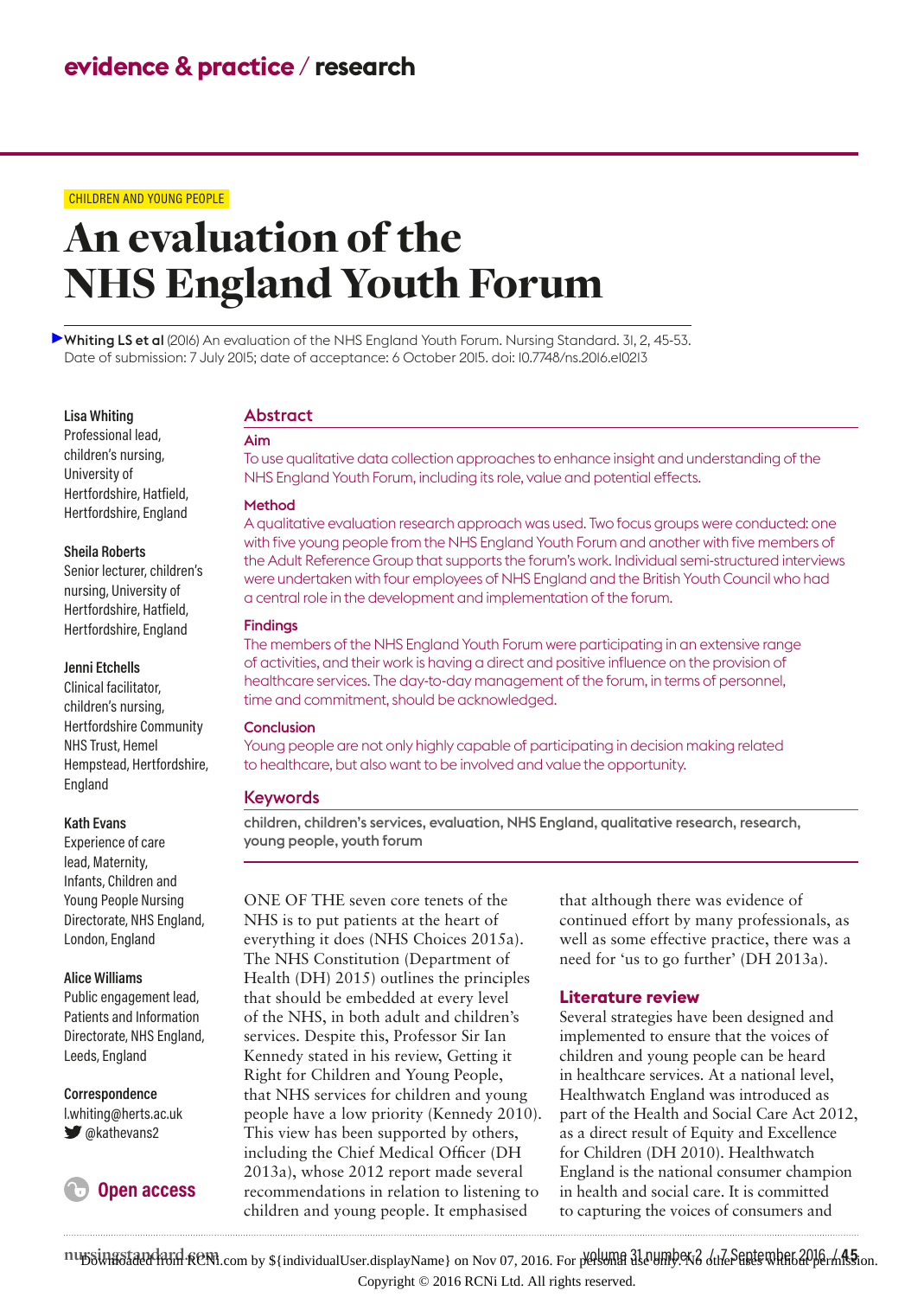**Conflict of interest** None declared

#### **Review**

All articles are subject to external double-blind peer review and checked for plagiarism using automated software

#### **Online**

For related articles visit the archive and search using the keywords. Guidelines on writing for publication are available at: journals.rcni.com/r/ author-guidelines

ensuring that they are heard by those commissioning, delivering and regulating healthcare services (Healthwatch 2016). Since 2010, the National Children's Bureau (NCB), funded by the DH, has worked with Local Involvement Networks (LINks) and local Healthwatch England pathfinders to champion engagement with children and young people (NCB 2013a). In addition, guidance has been published about the engagement of children and young people in Healthwatch England (Healthwatch England 2013). Despite this, analysis of the 75 Healthwatch England pathfinder projects showed that only five mentioned children and young people (Young Minds 2012, Davies and Clancy 2013). Furthermore, a 2013 report by the NCB found that local Healthwatch England services were not supported to involve children and young people and were not equipped to champion their voices (NCB 2013b). Young Minds (2012) suggested that if children and young people are not involved from the outset, it will be difficult for them to participate in organisational structures that have already been established. However, no formal report has yet provided the views of children and young people in relation to Healthwatch England.

Another national strategy to engage children and young people's voices is The NHS Family and Friends Test (NHS Choices 2015b, NHS England 2016). In 2013, the Patient Experience Network stated that this test would be available in all clinical areas where children and young people receive care and treatment by 2015 (Patient Experience Network 2013). The Friends and Family Test is a way of gathering feedback about the patient experience and driving improvement in the NHS; it aims to ensure patients have a positive experience of care, in line with Domain 4 of the NHS Outcomes Framework (DH 2013b). Separate engagement guidance is available to promote patients with particular needs, including children and young people. For example, the monkey character in the NHS Institute for Innovation and Improvement Primary School Resource Pack (Monkey Wellbeing 2014a) has been developed to

offer developmentally appropriate Friends and Family Test questions that enable children's voices to be heard (Monkey Wellbeing 2014b). This is important because children and young people have previously been excluded from patient surveys (Hargreaves and Viner 2012).

In local areas, initiatives such as You're Welcome: Quality Criteria for Young People Friendly Health Services (DH 2011) are being encouraged, and in 2014 the Children and Young People's Health Outcomes Forum (2014) made a renewed pledge to implement this. The You're Welcome initiative sets out principles to help commissioners and service providers improve the suitability of healthcare services for young people (DH 2011) and has been operationalised throughout the country (DH 2007, 2011). However, because there does not appear to be a national evaluation planned, this could lead to inconsistencies in the uptake of specific initiatives and the commitment to embed young people's voices at the heart of the NHS. However, it is promising that the You're Welcome initiative (DH 2011) has undergone expansion since it was launched in 2005 and there has been continued reinforcement of its benefits (DH 2010, Kennedy 2010, Davies 2013).

In the NHS, effective practice to involve and engage children and young people remains limited. Kennedy (2010) emphasised that there is no shortage of policies, guidance and frameworks released by the DH in relation to children and young people, yet difficulties remain in translating these into action. In 2013, the Children and Young People's Health Outcomes Forum published a response to the consultation on Refreshing the Mandate to NHS England 2014/2015, which again emphasised that children and young people 'struggle to get their voices heard, and are not involved in decisions about their own health'. To redress this balance, the NHS England Youth Forum was launched in March 2014.

#### **The NHS England Youth Forum**

The NHS England Youth Forum aimed to not only meet the main objectives of

**46** boch RENICE of *Redigment* Comparison. The September 2016 of Denis and Comparison. The September 2016 of the Rendission. Copyright © 2016 RCNi Ltd. All rights reserved.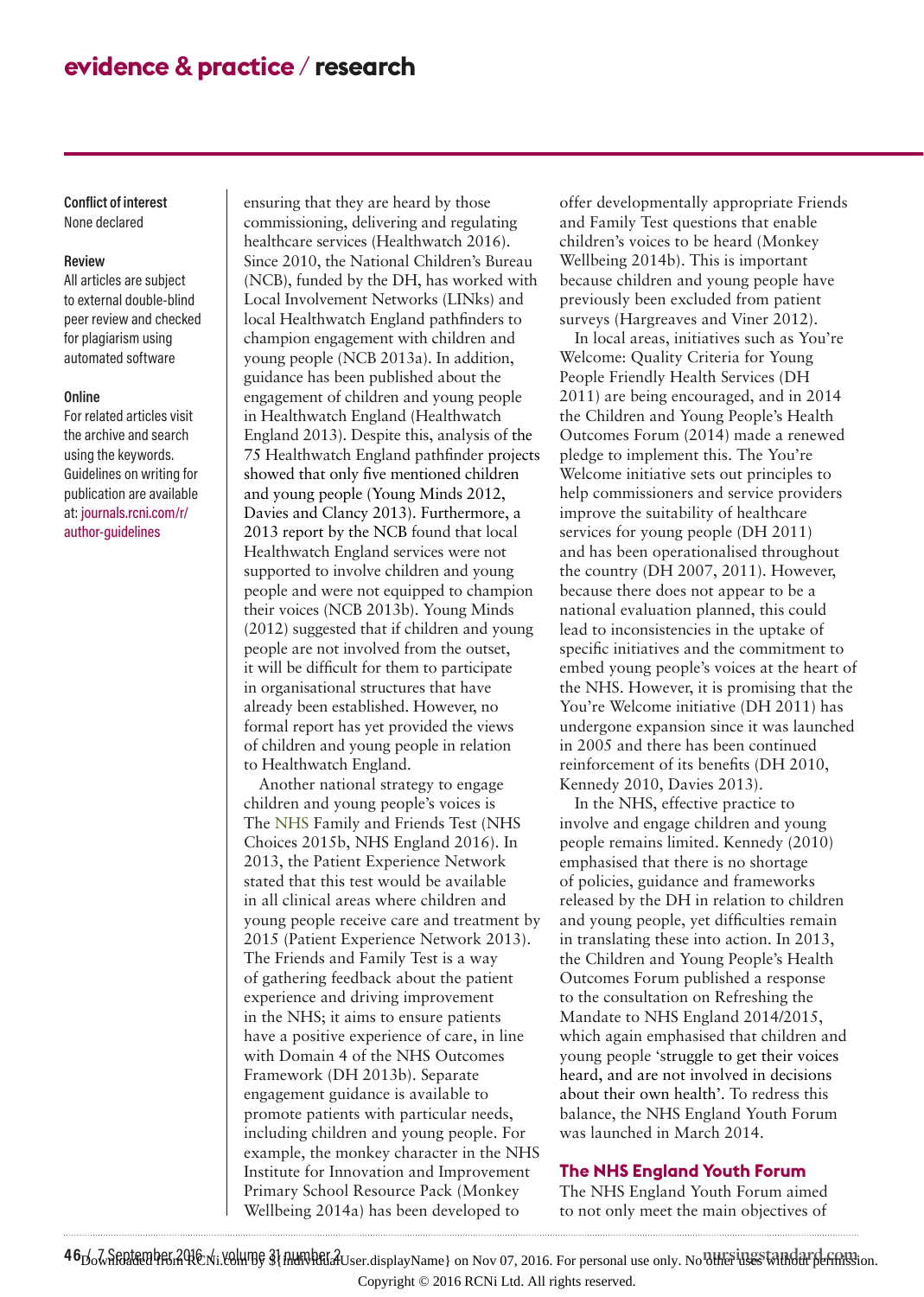involving children and young people in healthcare services, but also to act as a role model for other organisations, such as clinical commissioning groups. The British Youth Council (BYC) was given the responsibility of managing the NHS England Youth Forum.

The purpose of the NHS England Youth Forum is to (Healthcare Quality Improvement Partnership 2015):

- » Listen to young people's experiences and ideas for improvement.
- » Work with a diverse range of young people who can use their perspectives and experiences of healthcare services to help us understand and improve services.

» Seek advice from young people about national programmes of work in the NHS. At the time this study was undertaken, the NHS England Youth Forum comprised 20 young people, aged 15–21 years. They communicated with each other through pre-arranged residential meetings held three times a year and via a closed Facebook page (supported and monitored by a BYC employee). To reach a wider group of children and young people, an open Facebook page and Twitter account (www.facebook.com/NHSEnglandYF; @NHSYouthForum) were used. Outside of the pre-arranged residential events, the young people were invited to a variety of activities where they were able to engage with senior healthcare personnel and policy makers. The University of Hertfordshire was commissioned and financed to undertake a qualitative evaluation of the NHS England Youth Forum between October 2014 and March 2015.

#### **Aim**

The aim of this study was to use qualitative data collection approaches to enhance insight and understanding of the NHS England Youth Forum, its role, value and potential effects, by ascertaining the views and perceptions of:

- » Young people who were members of the NHS England Youth Forum.
- » Members of the Adult Reference Group that supports the NHS England Youth Forum. The Adult Reference Group comprises representatives from

a range of youth organisations, such as Whizzkids and the NCB. The group meets every 6 to 8 weeks and acts in an advisory capacity to the NHS England Youth Forum.

» NHS England and BYC employees who have a central role in the organisation and implementation of the NHS England Youth Forum.

#### **Method**

An evaluation research approach was adopted. Moule and Goodman (2014) identified different approaches to evaluation research: goal-orientated, experimental, goal-free, utilisation focused, economic and mixed method. A goal-free strategy, focussing on whether the needs of individuals and localities are being met, was selected because this enables the researcher to 'probe aspects of the intervention that are not precise or easily measured' (Moule and Goodman 2014). In goal-free evaluation research, it is common practice for personnel who are external to the project to conduct the work because this enhances objectivity, as was the case in this study.

#### **Participant recruitment**

A purposive sampling technique was used to recruit the participants, who were five young people from the NHS England Youth Forum, five members of the Adult Reference Group and four employees of NHS England and the BYC. Young people were recruited via the BYC dayto-day coordinator of the NHS England Youth Forum and members of the Adult Reference Group were recruited via their chairperson. To identify the relevant employees, a 'good informant' approach was used. Morse (1994) stated that this enables the selection of the participant 'who has the knowledge and experience the researcher requires, has the ability to reflect, is articulate, has the time to be interviewed, and is willing to participate in the study.'

#### **Data collection tools**

Two focus groups were conducted: one with five young people from the NHS England Youth Forum and the other

#### KEY POINT

'The purpose of the NHS England Youth Forum is to (Healthcare Quality Improvement Partnership 2015): listen to young people's experiences and ideas for improvement; work with a diverse range of young people who can use their perspectives and experiences of healthcare services to help us understand and improve services; seek advice from young people about national programmes of work in the NHS'

nu<del>psingstandard RCN</del>I.com by \${individualUser.displayName} on Nov 07, 2016. For persual all ump. No othe September 2016 mission. Copyright © 2016 RCNi Ltd. All rights reserved.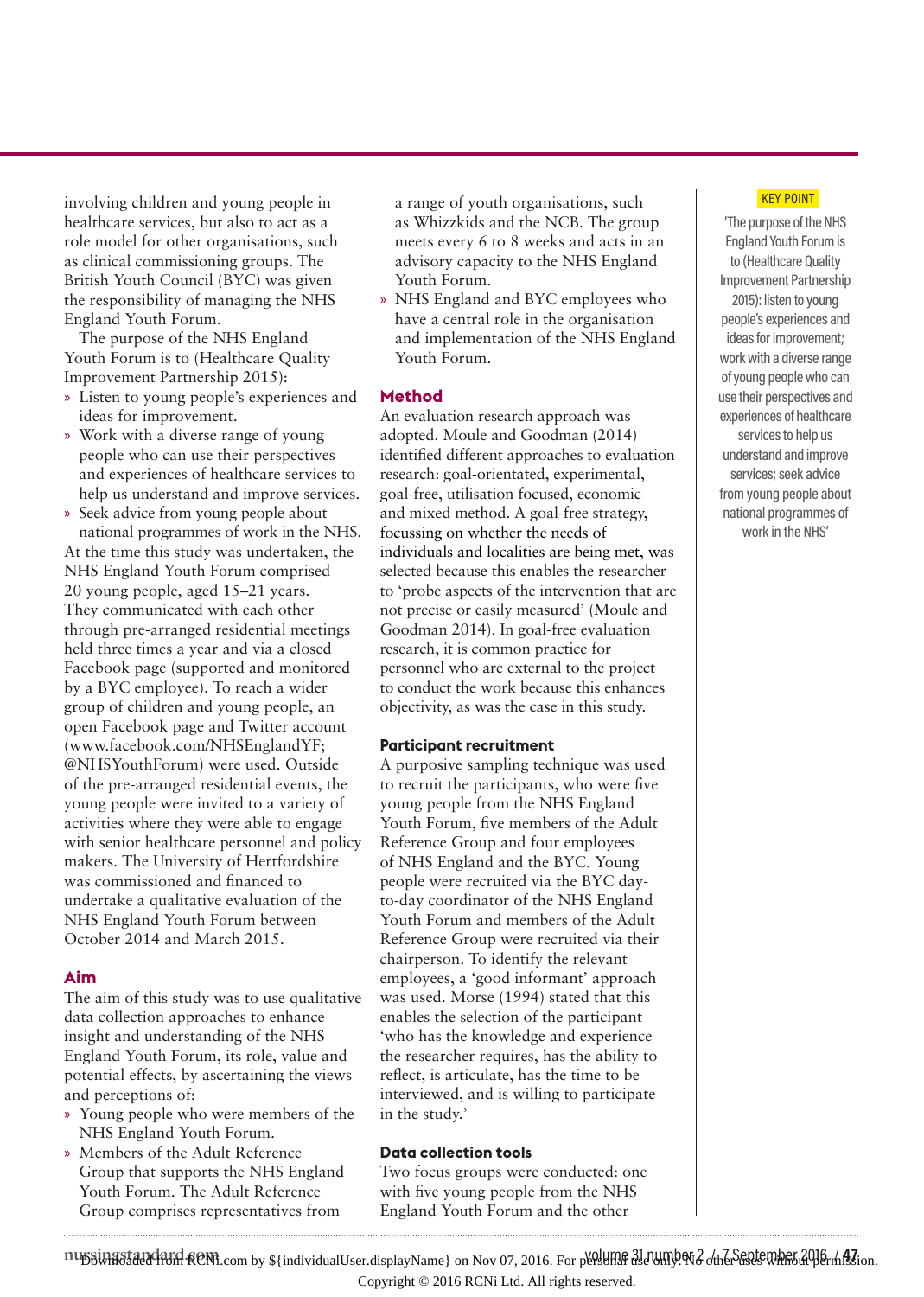#### KEY POINT

'The young people's commitment to the work of the NHS England Youth Forum was evident and it required a substantial amount of their personal time. They participated in a range of activities, including residential weekends, national and local events, responding to emails and engaging in the Youth Forum Facebook pages and Twitter account' with four members of the Adult Reference Group. The focus groups were run by the research team and were 60 and 47 minutes in duration, respectively. Guidelines for the focus groups were developed, together with a set of prompt questions to maintain consistency and facilitate data collection.

Semi-structured individual interviews were undertaken with the four employees of NHS England and the BYC. All interviews were conducted by a member of the research team, with interviews lasting between 32 and 68 minutes. An interview checklist was prepared that identified practical arrangements and areas to be clarified with each participant, as recommended by Stewart et al (2007). Each interview and focus group was recorded using a digital-audio recorder and all participants consented to its use. No supplementary written notes or memos were taken during the interviews or focus groups to minimise potential distractions.

Focus groups have many of the advantages of individual face-to-face interviews, such as the ability to explore the participants' experiences. In addition, focus groups are time efficient, enhance interaction and have been used with young people successfully (Ormerod and Newton 2013). Stewart et al (2007) suggested that focus groups are an ideal qualitative data collection approach to use at the start of a study because the information gleaned can then be explored in more depth using other methods, such as interviews. This strategy was adopted in the study, with the two focus groups being conducted before the four individual face-to-face interviews.

#### **Data analysis**

The three qualitative data sets were analysed using Braun and Clarke's (2006) six phases of thematic analysis, since this is a flexible method that enables the identification and reporting of themes or categories. Chiovitti and Piran (2003) advocated that the participants' actual words are used when reporting findings; it was felt that this strategy would value the participants' contributions and facilitate the portrayal of their views.

#### **Ethical approval**

Ethical approval was obtained from the University of Hertfordshire Health and Human Sciences ethics committee. All participants were provided with information sheets and completed a consent form. Since parental consent had been obtained for those participants who were under 18 years of age to participate in NHS England Forum activities, it was considered appropriate for them to self-consent to this research. To ensure confidentiality, participants were given a pseudonym, and personal data was kept as a hard copy as well as on an encrypted memory stick that was stored in a locked cabinet. Care was taken when reporting the findings and when describing participants to prevent them being identified*.*

#### **Findings**

#### **Young people**

The young people's commitment to the work of the NHS England Youth Forum was evident and it required a substantial amount of their personal time. They participated in a range of activities, including residential weekends, national and local events, responding to emails and engaging in the Youth Forum Facebook pages and Twitter account. Some event invitations were sent directly to the young people, but the majority were sent via the BYC day-to-day coordinator, who ensured that the activities were selected appropriately.

The young people explained that at early NHS England Youth Forum meetings, they had identified three areas to focus on in the first year: mental health, communication between clinicians and young people, and sexual health. The residential weekends primarily addressed these areas, primarily from a national perspective. These weekends were also used to plan other events such as the Children's Commissioner's Takeover Day, which provided children and young people with the opportunity to work with adults for the day and be involved in decision-making related to healthcare. The participants felt that their involvement in the planning of this event made sure that 'Takeover Day is

**48** / 7 September 2016 / volume 31 number 2 **nursingstandard.com** Downloaded from RCNi.com by \${individualUser.displayName} on Nov 07, 2016. For personal use only. No other uses without permission. Copyright © 2016 RCNi Ltd. All rights reserved.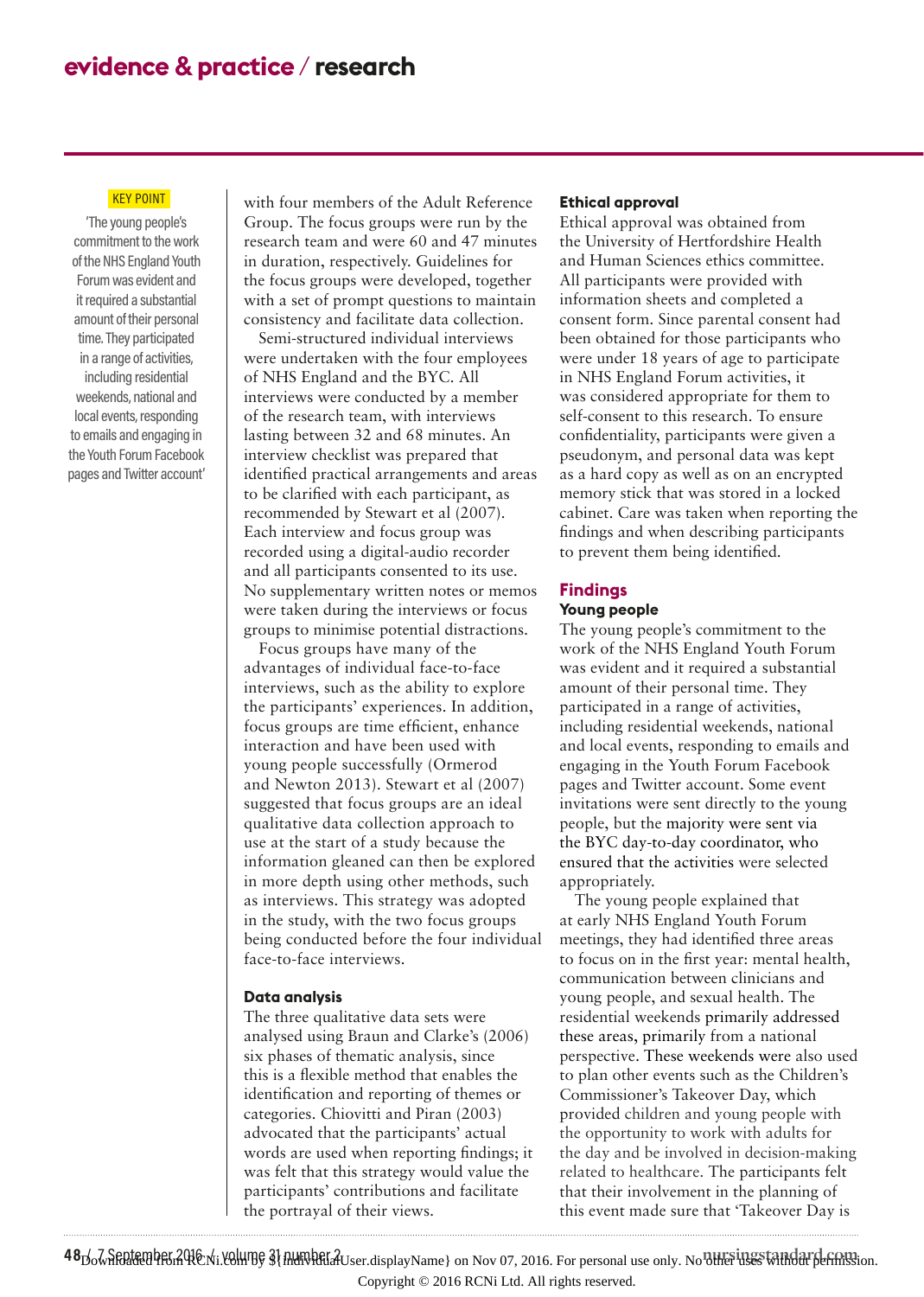really something which works practically and isn't tokenism' (Tristan).

The young people stated that an important aspect of the NHS England Youth Forum role was collaboration with others so that the work of the forum was disseminated; Tristan referred to this as a 'ripple effect'. Therefore, as well as the national focus, the members of the forum also had links with local initiatives and events. For example, Harry explained that he had recently been involved in the development of local pre-CAMHS (Child and Adolescent Mental Health Services) facilities, which involved liaising with a range of personnel including young people and youth workers. The participants were confident that their work with the NHS England Youth Forum had been recognised and acknowledged, and provided examples of this:

*'One of the young people mentioned that they went into hospital and they went to the Patient Advice Liaison Service, and they wanted to complain and they turned around and went "no, you're under 18. Get your mum to complain." So after a conversation with the appropriate important person they changed the guidance to specifically say that under 18s are permitted to complain.'* (Sam)

The young people suggested how others could become involved in the NHS England Youth Forum and share their thoughts and opinions. These suggestions included accessing the forum Facebook page or Twitter feed, participating in local activities and developing links with schools. The young people also mentioned the challenges associated with participation in the forum; these were primarily related to travel distances and the logistics of managing the number of events they were involved in. In addition, they were aware that the age range of the membership (15–21 years) did not include younger children. However, it was generally agreed that the involvement of younger children could present difficulties:

*'In the past we've looked at the Gillick case and the Fraser guidelines and things*  *like that around the ability to consent to medical treatment, so obviously, you know, younger young people may find that a bit overwhelming.'* (Harry)

However, Vijay commented on a Young Health Champions event he had been involved in and said that children and young people between the ages of 4 and 5 years and up to 18 or 19 years had attended; therefore, he felt that the younger age range was participating to some extent, via associated activities.

#### **Adult Reference Group**

Participants from the Adult Reference Group explained how they engaged with the NHS England Youth Forum. This was primarily via the meetings held on a 6 to 8 weekly basis, as well as the facilitation of workshops, involvement in residential weekends and disseminating information to a wider audience of young people through their own networks. Despite the challenges of accommodating the NHS England Forum work alongside their main employment duties, the participants expressed a strong commitment to their role in the Adult Reference Group.

All the participants affirmed that the NHS England Youth Forum agenda was being driven by the young people and that they had 'invested in it personally' (Emma). There was a positive perception of the work of the forum, and this was for two main reasons. First, the participants felt that the young people themselves were able to benefit in terms of 'confidence building' (Lindsay), 'skills development' (Lindsay), and 'empowerment' (Emma). Second, it was clear that the group felt that the forum was providing a 'platform' (Kimberley) for young people to liaise with senior personnel and that it had a direct and positive effect on healthcare services. The participants from the Adult Reference Group thought that the skills the young people had developed meant they had been able to take their work and ideas back to their local areas.

There was agreement that, although there was some wider engagement of children and young people who were

#### KEY POINT

'The young people stated that an important aspect of the NHS England Youth Forum role was collaboration with others so that the work of the forum was disseminated; Tristan referred to this as a 'ripple effect'. Therefore, as well as the national focus, the members of the forum also had links with local initiatives and events'

nu<del>psingstandard RCN</del>I.com by \${individualUser.displayName} on Nov 07, 2016. For personal 31 pumpeN6 dthe September 2016, A**9** emission. Copyright © 2016 RCNi Ltd. All rights reserved.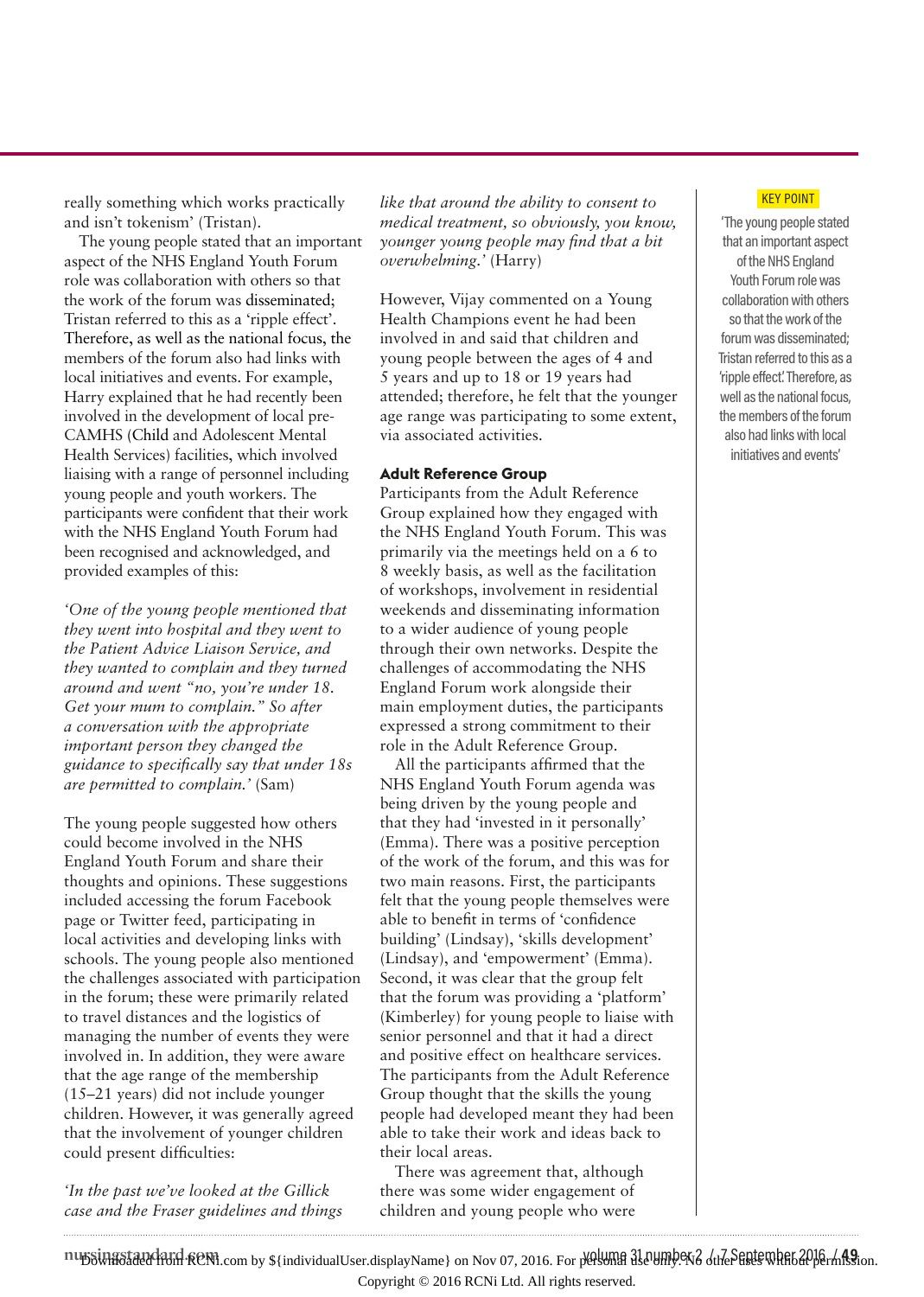#### KEY POINT

'The participants discussed the achievements of the NHS England Youth Forum; in particular, the positive recognition that the forum had received from senior healthcare personnel and policy makers was felt to be of fundamental importance'

not part of the NHS England Youth Forum through events such as Takeover Day, this could be further developed. Examples of how to facilitate broader engagement included enhancing social media communication and the use of the networks of children and young people that the Adult Reference Groups had access to. For example, one member of the group was responsible for children and young people involvement in Sense (a national charity that supports and campaigns for deafblind children and adults) and another member also had a senior role within the NCB.

#### **Employees**

The participants who were employees of NHS England and the BYC described two important factors in the inception of the NHS England Youth Forum: documents such as the Health and Social Care Act 2012 and the participants' personal commitment to the engagement of children and young people:

*'So with my remit and being a children's nurse by background I was very aware that we needed to ensure that the voice of children and young people needed to be amplified right across the whole of the NHS… NHS England needed to be seen as a system role model and that we couldn't expect local area teams, regional teams, clinical commissioning groups or providers of services to be truly embedding young people's voice unless we were doing it as a national organisation.'* (Jess)

Hannah explained that the young people had been able to meet with national directors and that 'when young people can have a direct conversation with somebody, that's when influence happens.' The NHS England Youth Forum had also provided an opportunity to ascertain the views of young people in relation to topical and current health issues:

*'If the Prime Minister makes an announcement that A&E* [Accident and Emergency] *will be reviewed… it gives us some space in the model to say "actually,* 

*for the next time we meet we want to bring this up on the agenda".'* (Hannah)

The participants discussed the achievements of the NHS England Youth Forum; in particular, the positive recognition that the forum had received from senior healthcare personnel and policy makers was felt to be of fundamental importance.

The employees were not always able to quantify how much of their time was spent supporting the NHS England Youth Forum activities, but it was clear that there had been significant and ongoing investment. The BYC day-to-day coordinator spent the most time supporting the young people, at approximately 8 hours per week. This person worked with them via the residential weekends, the Twitter and closed Facebook accounts, as well as email correspondence. Other aspects of forum support were less visible:

*'If you send a young person to a conference, there's all the time that goes into risk assessing that, booking the travel. If they're under a certain age they need to be accompanied and it all adds up in time and money.'* (Paul)

The participants also had some concerns about the number of events that the young people were invited to:

*'I mean I literally get bombarded with*  [requests] *on a daily basis.'* (Beth)

The employees questioned whether this approach was fulfilling the forum's aims:

*'So one of our challenges is we've got more requests than we can fulfil… you know, you can't just ring us on a Tuesday and say "I've got a meeting next Tuesday and I want a young person". Because this isn't a tick-box exercise.'* (Hannah)

In addition, it was suggested that undertaking too many forum activities could have an effect on other aspects of the young people's lives, especially school or university work.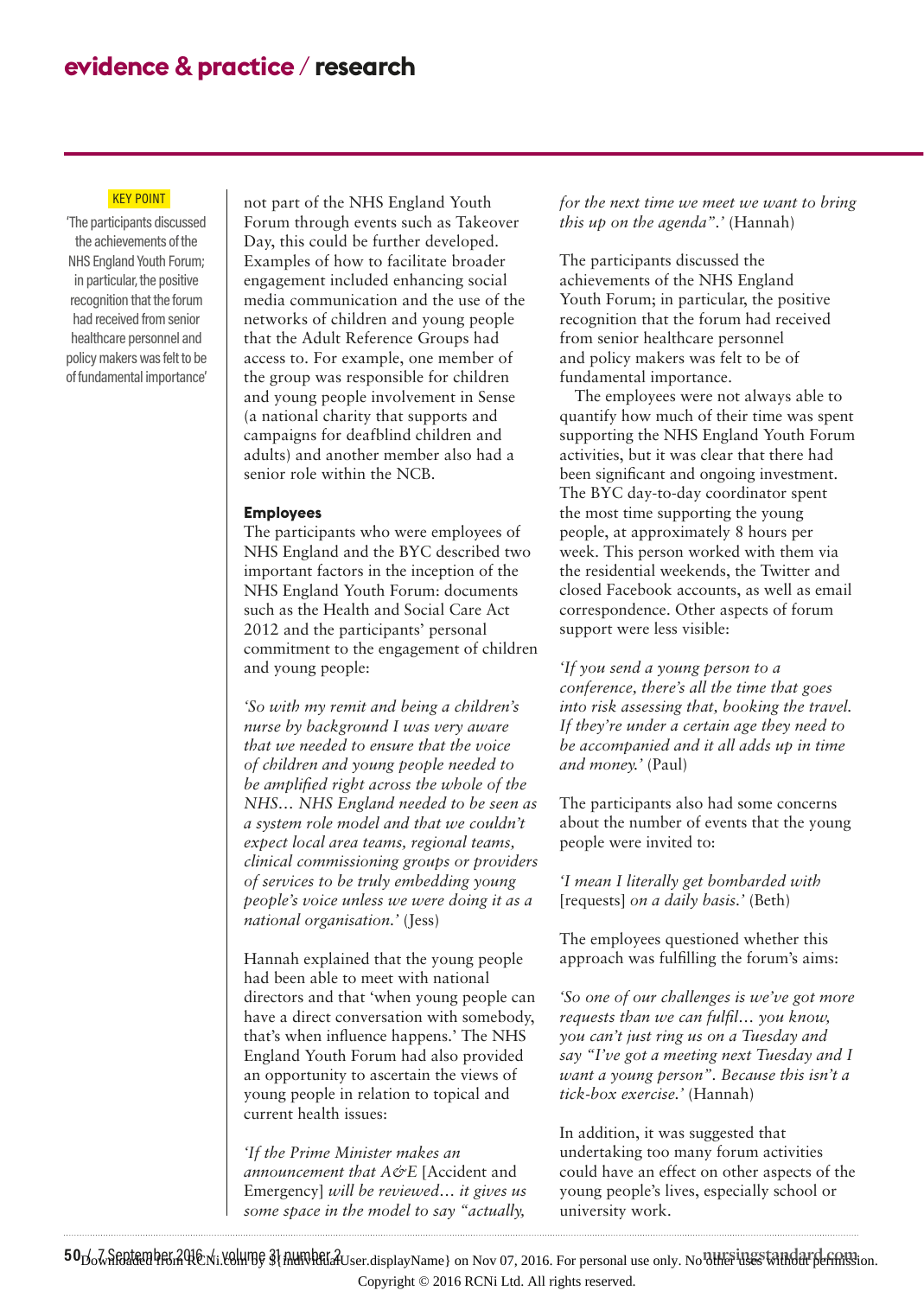The employee participants recognised that the future development of the NHS England Youth Forum was not established fully: 'NHS England's [Youth Forum] model is quite unique internationally' (Jess); therefore, there was no previous work to use as a basis and gain insight from. Some actions had already been undertaken to publicise the work of the forum, including the presence of the NHS England Youth Forum at important events, such as the NHS England Expo, and the production of a short film for the NHS England website (NHS England Youth Forum 2015, Reporters' Academy 2016). However, there were other suggestions for the future:

*'Our next challenge is how do we build and support our regional teams and area teams to do something similar; that's next year's programme.'* (Hannah)

Another aspect that was recognised as an area for development was the provision of feedback to the young people. Although there were some mechanisms in place during residential weekends and in online discussions, there was a suggestion that 'we could definitely do better' (Jess). Funding, politics and the complexity of the NHS were issues raised by employe**e** participants. It was felt that the financial side of the NHS England Youth Forum was important 'because people will challenge us about the spending of public money' (Hannah). It was accepted that 'value for money' (Hannah) was necessary for the Forum to be sustainable. Overall, there was a strong feeling that the NHS England Youth Forum had been productive:

*'I think it's exceeded what it was set up to achieve. It's vastly exceeded.'* (Beth)

#### **Discussion**

In 1991, having ratified the United Nations Convention on the Rights of the Child, the UK government made a commitment to adhere to the convention. The child's voice was one of the major themes, with articles 12 and 24 of particular importance in terms of guiding healthcare professionals.

Article 12 focusses on the child's right to say what they think, and Article 24 relates to the child's right to high quality healthcare (UNICEF 2005). The NHS England Youth Forum was launched in 2014, 10 months after the establishment of NHS England. Although the forum is still in the early stages of development, this study has shown tangible examples of its work; for example, the young people have devised a series of posters reflecting Youth Rights in Health Care (NHS England 2015), with the aim of distributing these widely to healthcare professionals and influencing local policy. Ongoing funding will enable the forum to further develop so that a broad range of children and young people can benefit. However, the provision of clearer documentation of the activities being undertaken would be useful; this would not only provide a record of the forum's achievements, but also would help identify the staff and financial resources required to facilitate future work.

There is growing recognition that listening to children and young people's views and experiences of healthcare develops their confidence, improves cooperation and helps them cope better with treatment (Lansdown 2011). The findings from this research study emphasise that young people benefit personally from being involved in decision-making, and more importantly they want to be consulted. Kennedy's (2010) report reiterated the need to ensure 'that young people in particular are heard and listened to'. This study has identified that the strategies required to facilitate this, in terms of personnel, time and commitment, should not be underestimated. Young people are a vulnerable group and it is imperative that they continue to receive appropriate support to protected from any excessive demands that could be placed on them.

It is now recognised that young people 'possess information and knowledge that policy makers require' (Tisdall and Davis 2004). Through a wide range of networking events, the NHS England Youth Forum has enabled young people to engage with and influence senior personnel in health policy

#### KEY POINT

'It is now recognised that young people 'possess information and knowledge that policy makers require' (Tisdall and Davis 2004). Through a wide range of networking events, the NHS England Youth Forum has enabled young people to engage with and influence senior personnel in health policy development'

nu<del>psingstandard RCN</del>I.com by \${individualUser.displayName} on Nov 07, 2016. For personal use buffe & che-September 406 mission. Copyright © 2016 RCNi Ltd. All rights reserved.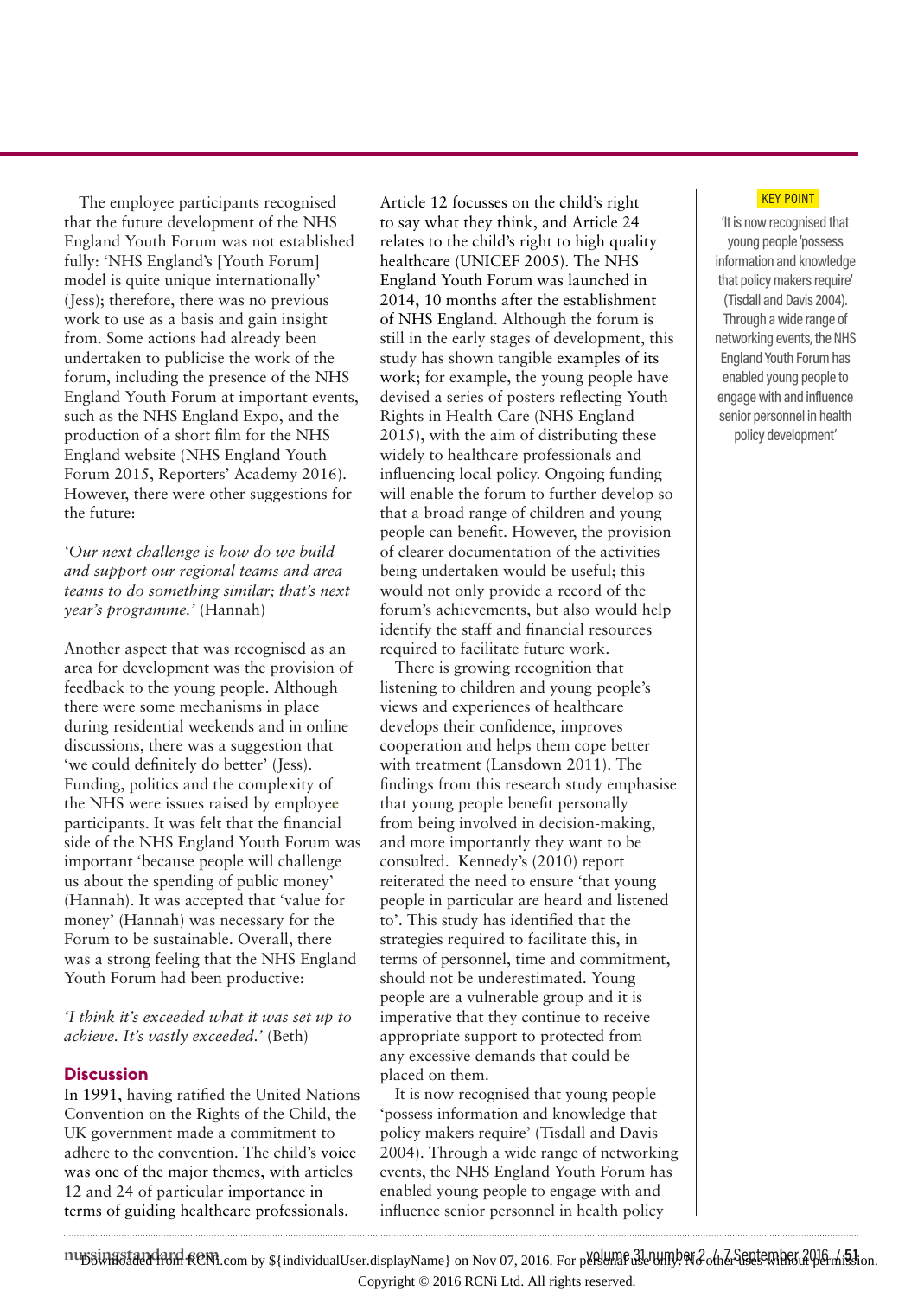development. However, it is essential that young people are provided with feedback about their involvement, since failing to do so could be a deterrent to future participation. Traditionally, older children were consulted in terms of policy making (Burfoot 2003, Hill et al 2004), and this is primarily the case with the NHS England Youth Forum. Perhaps the 'ripple effect' (Tristan) will enable permeation to younger age groups in all aspects of healthcare.

#### **Limitations**

Five young people from the NHS England Youth Forum and five members of the Adult Reference Group were able to participate in each of the focus groups; therefore, the views presented might not be wholly representative of their colleagues. This

evaluation research used qualitative data collection approaches (focus groups and interviews); the use of quantitative methods could have provided a different perspective.

#### **Conclusion**

The NHS England Youth Forum has developed rapidly, and this is a result of the commitment of all those involved, especially the young people who have given their time. This research has confirmed that young people are not only extremely capable of participating in decision making in relation to healthcare, but also that they want to be involved. Therefore, it is imperative that this approach is emulated by others so that, in the future, there is 'no decision about me, without me' (DH 2012).

#### References

Braun V, Clarke V (2006) Using thematic analysis in psychology. Qualitative Research in Psychology. 3, 2, 77–101.

Burfoot D (2003) Children and young people's participation: arguing for a better future. Youth Studies Australia. 22, 3, 44–51.

Children and Young People's Health Outcomes Forum (2013) Final Response to the Consultation on Refreshing the Mandate to NHS England: 2014-2015. www.gov.uk/ government/uploads/system/uploads/ attachment\_data/file/307474/Forum\_-\_ Recommendations\_NHS\_England mandate\_Sept\_14.pdf (Last accessed: 12 August 2016.)

Children and Young People's Health Outcomes Forum (2014) Report of the Children and Young People's Health Outcomes Forum 2013-2014. www.gov.uk/ government/uploads/system/uploads/ attachment\_data/file/307011/CYPHOF Annual\_Report\_201314\_FORMAT\_V1.5.pdf (Last accessed: 12 August 2016.)

Chiovitti RF, Piran N (2003) Rigour and grounded theory research. Journal of Advanced Nursing. 44, 4, 427–435.

Davies SC (2013) Annual Report of the Chief Medical Officer 2012. Our Children Deserve Better: Prevention Pays. Department of Health, London. www.gov.uk/government/ publications/chief-medical-officersannual-report-2012-our-children-deservebetter-prevention-pays (Last accessed: 12 August 2016.)

Davies F, Clancy M (2013) Surveying child patients in emergency care is possible. Emergency Medicine Journal. 31, 4, 262.

Department of Health (2007) You're Welcome Quality Criteria: Making Health Services Young People Friendly. The Stationery Office, London.

Department of Health (2010) Achieving Equity and Excellence for Children: How Liberating the NHS Will Help us Meet the Needs of Children and Young People. www.gov.uk/ government/uploads/system/uploads/ attachment\_data/file/216652/dh\_119490.pdf (Last accessed: 12 August 2016.)

Department of Health (2011) You're Welcome: Quality Criteria for Young People Friendly Health Services. www.gov.uk/government/ uploads/system/uploads/attachment\_data/ file/216350/dh\_127632.pdf (Last accessed: 12 August 2016.)

Department of Health (2012) Liberating the NHS: No Decision About Me, Without Me. The Stationery Office, London.

Department of Health (2013a) CMO's Annual Report 2012: Our Children Deserve Better. The Stationery Office, London.

Department of Health (2013b) The NHS Outcomes Framework 2014/15. www. gov.uk/government/uploads/system/ uploads/attachment\_data/file/256456/ NHS\_outcomes.pdf (Last accessed: 12 August 2016.)

Department of Health (2015) The Handbook to the NHS Constitution for England. www. gov.uk/government/uploads/system/ uploads/attachment\_data/file/474450/ NHS\_Constitution\_Handbook\_v2.pdf (Last accessed: 12 August 2016.)

[H](http://journals.rcni.com/action/showLinks?pmid=21931159&crossref=10.1136%2Farchdischild-2011-300603)argreaves DS, Viner RM (2012) Children's and young people's experience of the National Health Service in England: a review of national surveys 2001-2011. Archives of Disease in Childhood. 97, 7, 661–666.

Healthcare Quality Improvement Partnership (2015) HQIP Case Study: Involving Children and Young People for Quality Improvement. www.hqip.org.uk/ public/cms/253/625/19/337/Case%20 Study%20-%20NHS%20Youth%20 Forum%20-%20Insight%20for%20 Healthcare%20Quality%20Improvement. pdf?realName=2X3J21.pdf (Last accessed: 12 August 2016.)

Healthwatch England (2013) Creating a Children and Young People Friendly Local Healthwatch. www.healthwatch.co.uk/sites/ healthwatch.co.uk/files/healthwatch\_child\_ report\_web-aw.pdf (Last accessed: 12 August 2016.)

Healthwatch (2016) About Us. http://www. healthwatch.co.uk/about-us (Last accessed: 12 August 2016.)

[H](http://journals.rcni.com/action/showLinks?crossref=10.1002%2Fchi.819)ill M, Davis J, Prout A et al (2004) Moving the participation agenda forward. Children & Society. 18, 2, 77-96.

Kennedy I (2010) Getting it Right for Children and Young People. Overcoming Cultural Barriers in the NHS so as to Meet their Needs. www.gov.uk/government/uploads/ system/uploads/attachment\_data/ file/216282/dh\_119446.pdf (Last accessed: 12 August 2016.)

Lansdown G (2011) Every Child's Right to be Heard: A Resource Guide on the UN Committee on the Rights of the Child General Comment No.12. www.unicef.org/french/ adolescence/files/Every\_Childs\_Right\_to be\_Heard.pdf (Last accessed: 12 August 2016.)

Monkey Wellbeing (2014a) NHS Institute for Innovation and Improvement Primary School Resource Pack. www.monkeywellbeing. com/nhs-institute-innovation-improvementprimary-school-resource-pack (Last accessed: 12 August 2016.)

Monkey Wellbeing (2014b) Friends and Family Test (FFT) Downloads. www. monkeywellbeing.com/friends-family-test-fftdownloads (Last accessed: 12 August 2016.)

Morse JM (1994) Designing funded qualitative research. In Denzin NK, Lincoln YS (Eds) The SAGE Handbook of Qualitative Research. Sage Publications, Thousand Oaks CA, 228.

Moule P, Goodman M (2014) Nursing Research. An Introduction. Second edition. Sage Publications, London

National Children's Bureau (2013a) Bringing Children and Young People to the Heart of Healthwatch. Reflections from LINks. www.

**52** bot September 2016 Ni. Colume 31 number 2 User displayName don Nov 07, 2016. For personal use only. No other uses tandard permission. Copyright © 2016 RCNi Ltd. All rights reserved.